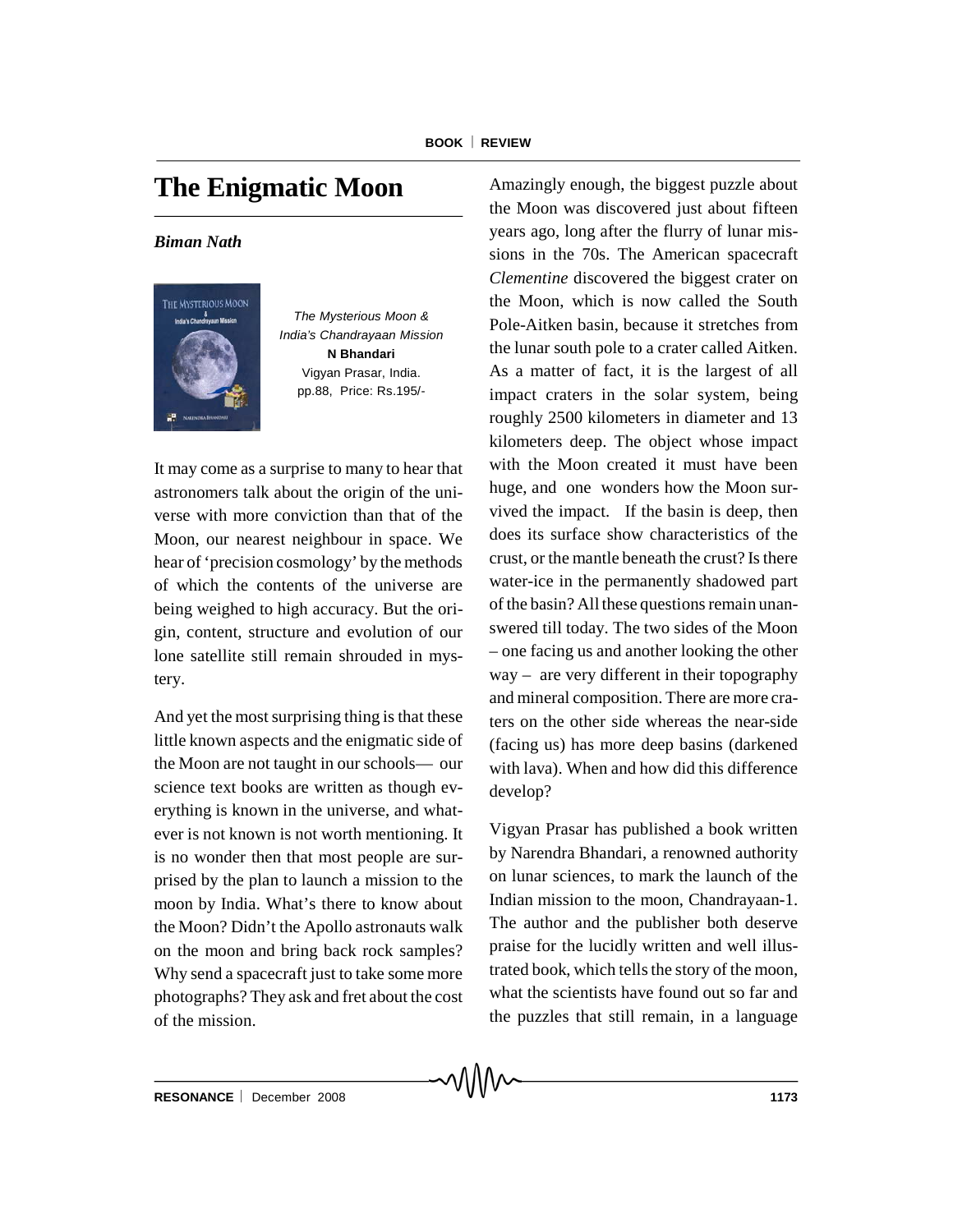√∖\/\∧

which will appeal to everyone from school students to curious lay readers. One of the aims of the Indian mission to the moon is to enthuse students into studying science and partaking in scientific research. The surge of space missions after the 60s did see a growth of research in astronomy in the Western world, and one hopes that Chandrayaan-1 will make Indian students curious about science, especially in the times when the brightest of our students appear to chose careers in money laundering in the name of investment banking or tinkering with softwares produced elsewhere in the name of information technology. If this goal of the Indian mission is to come true, then scientists must attempt to reach out to the general public and tell them about the necessity of a mission like Chandrayaan. 'The Mysterious Moon' byBhandari does precisely this, and successfully too.

Bhandari begins by pointing out the uniqueness of our Moon amongst the objects in the solar system. No other planet has a satellite so big compared to the planet. It does not seem to have been captured like those of Mars, and it could not have originated alongside the Earth, because the average density of the lunar material is smaller than that of the Earth. The Moon is also special in that it is neither too large to have trapped the heat generated inside it and produced volcanoes, nor too small to avoid melting the inside altogether. There are signs of lava on its surface (the dark patches), yet it does not have plate tectonics or magnetic activity. The moon therefore is a unique laboratory to understand the origin and evolution of objects in the solar system.

Bhandari's style of exposition is laudable in that he does not simplify unnecessarily, and yet conveys the crux of the matter, and the excitement of scientists working on the Moon. He explains difficult concepts in an easy language. For example, he says that most objects in the solar system have similar content, yet a small piece of rock that is an asteroid is vastly different from a much bigger piece of rock that is a planet like our Earth. He explains how size dictates how an object should evolve with time.

After discussing the present status of our knowledge of the Moon, he discusses the possible origin, and the problems with all existing hypotheses. The difference in average density of lunar and terrestrial material implies that the Moon could not have originated by the side of the Earth. Yet, similar ratios of isotopes of elements like Oxygen show that they do share a common, parent material. The most probable scenario is that a large object, perhaps a residue from the planet formation era, hit the nascent Earth and threw off a large amount of debris from its upper part, and the debris then came together due to gravity to form the Moon. There are some negative points of this hypothesis. The high temperature generated by the collision would have led to different ratios of isotopes in lunar and earth material, but observations show the opposite. Scientists still need to know a lot about the moon to be convinced by this idea